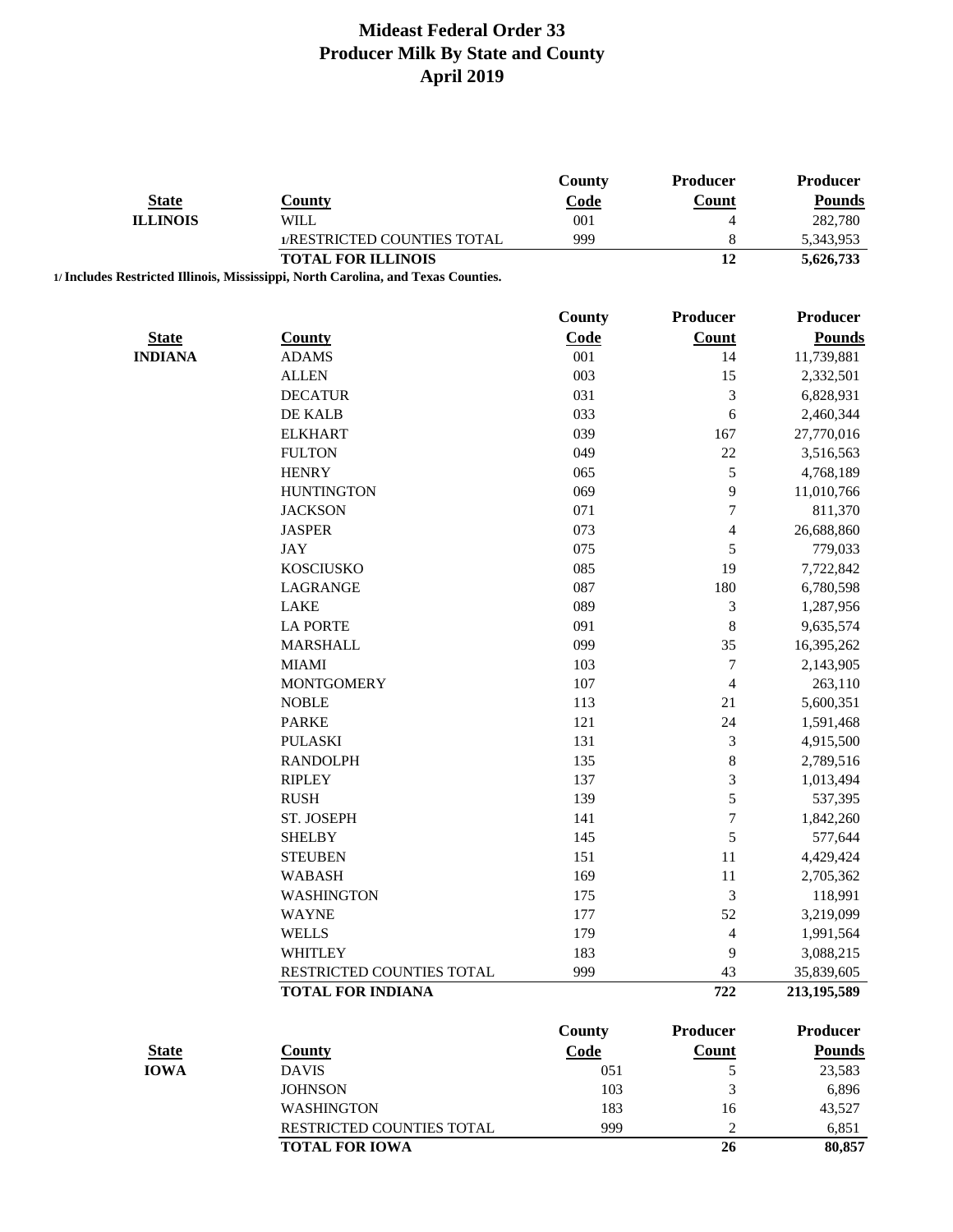|                 |                           | County        | Producer                 | <b>Producer</b> |
|-----------------|---------------------------|---------------|--------------------------|-----------------|
| <b>State</b>    | <b>County</b>             | Code          | Count                    | <b>Pounds</b>   |
| <b>KENTUCKY</b> | <b>CHRISTIAN</b>          | 047           | 8                        | 131,923         |
|                 | <b>FLEMING</b>            | 069           | 3                        | 264,936         |
|                 | <b>MARION</b>             | 155           | 3                        | 656,470         |
|                 | <b>TODD</b>               | 219           | $\overline{\mathcal{A}}$ | 31,758          |
|                 | RESTRICTED COUNTIES TOTAL | 999           | 11                       | 675,481         |
|                 | <b>TOTAL FOR KENTUCKY</b> |               | 29                       | 1,760,568       |
|                 |                           | <b>County</b> | Producer                 | <b>Producer</b> |
| <b>State</b>    | <b>County</b>             | Code          | <b>Count</b>             | <b>Pounds</b>   |
| <b>MARYLAND</b> | <b>GARRETT</b>            | 023           | 39                       | 2,902,540       |
|                 | <b>TOTAL FOR MARYLAND</b> |               | 39                       | 2,902,540       |
|                 |                           | <b>County</b> | <b>Producer</b>          | <b>Producer</b> |
| <b>State</b>    | <b>County</b>             | Code          | <b>Count</b>             | <b>Pounds</b>   |
| <b>MICHIGAN</b> | <b>ALCONA</b>             | 001           | 3                        | 1,216,565       |
|                 | <b>ALGER</b>              | 003           | $\overline{4}$           | 249,731         |
|                 | <b>ALLEGAN</b>            | 005           | 45                       | 35,442,821      |
|                 | <b>ALPENA</b>             | 007           | 19                       | 4,702,347       |
|                 | <b>ARENAC</b>             | 011           | 20                       | 10,075,645      |
|                 | <b>BARRY</b>              | 015           | 21                       | 27,536,878      |
|                 | <b>BAY</b>                | 017           | 5                        |                 |
|                 |                           |               |                          | 1,765,007       |
|                 | <b>BERRIEN</b>            | 021<br>023    | 6                        | 2,565,792       |
|                 | <b>BRANCH</b>             |               | 8                        | 4,183,250       |
|                 | <b>CALHOUN</b>            | 025           | 19                       | 12,046,916      |
|                 | CASS                      | 027           | 3                        | 66,264          |
|                 | <b>CHARLEVOIX</b>         | 029           | $\overline{4}$           | 898,069         |
|                 | <b>CHIPPEWA</b>           | 033           | 5                        | 427,931         |
|                 | <b>CLARE</b>              | 035           | 17                       | 4,484,325       |
|                 | <b>CLINTON</b>            | 037           | 40                       | 76,659,159      |
|                 | <b>DELTA</b>              | 041           | $\mathfrak{Z}$           | 302,320         |
|                 | <b>EATON</b>              | 045           | 18                       | 1,347,997       |
|                 | <b>EMMET</b>              | 047           | $\mathfrak{Z}$           | 395,406         |
|                 | <b>GENESEE</b>            | 049           | 5                        | 805,841         |
|                 | <b>GLADWIN</b>            | 051           | 6                        | 2,002,897       |
|                 | <b>GRATIOT</b>            | 057           | 31                       | 81,897,170      |
|                 | <b>HILLSDALE</b>          | 059           | 18                       | 6,833,635       |
|                 | <b>HURON</b>              | 063           | 55                       | 84,811,411      |
|                 | <b>INGHAM</b>             | 065           | 20                       | 7,676,767       |
|                 | <b>IONIA</b>              | 067           | 33                       | 32,734,103      |
|                 | <b>IOSCO</b>              | 069           | 13                       | 5,573,640       |
|                 | <b>ISABELLA</b>           | 073           | 33                       | 10,371,983      |
|                 | <b>JACKSON</b>            | 075           | 15                       | 5,164,341       |
|                 | <b>KALAMAZOO</b>          | 077           | $\sqrt{6}$               | 14,627,426      |
|                 | <b>KENT</b>               | 081           | 24                       | 18,434,200      |
|                 | <b>LAPEER</b>             | 087           | 18                       | 2,744,649       |
|                 | <b>LENAWEE</b>            | 091           | $23\,$                   | 36,121,427      |
|                 | <b>LIVINGSTON</b>         | 093           | $\overline{9}$           | 4,125,858       |
|                 | <b>MACOMB</b>             | 099           | $\mathfrak{Z}$           | 160,303         |
|                 | <b>MASON</b>              | 105           | 9                        | 3,758,631       |
|                 | <b>MECOSTA</b>            | 107           | 17                       | 6,746,820       |
|                 | <b>MENOMINEE</b>          | 109           | 12                       | 1,861,345       |
|                 | <b>MISSAUKEE</b>          | 113           | 37                       | 47,360,042      |
|                 | <b>MONTCALM</b>           | 117           | 45                       | 20,070,427      |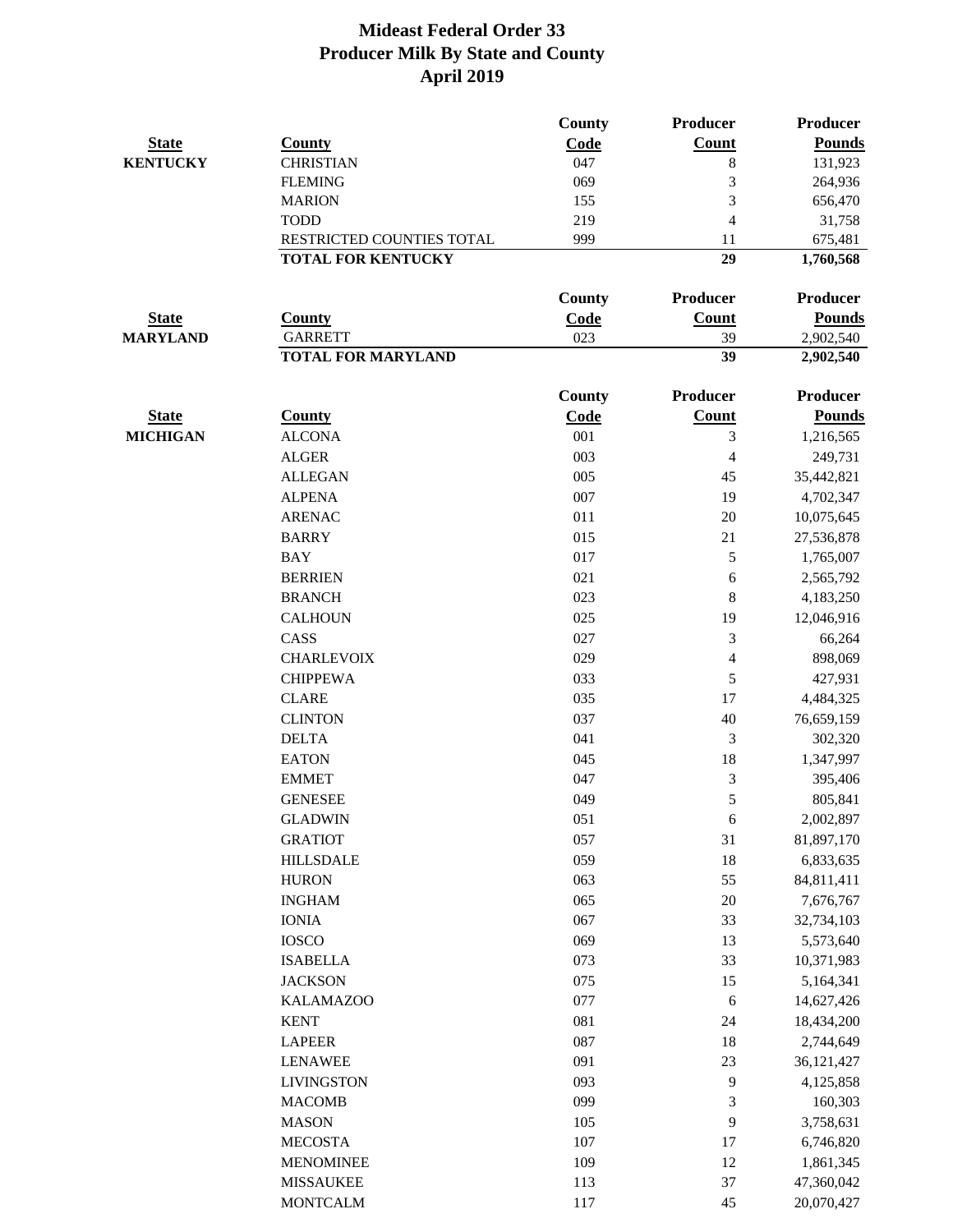|                  |                            | County | Producer        | <b>Producer</b> |
|------------------|----------------------------|--------|-----------------|-----------------|
| <b>State</b>     | <b>County</b>              | Code   | Count           | <b>Pounds</b>   |
| <b>MICHIGAN</b>  | <b>MONTMORENCY</b>         | 119    | 4               | 952,705         |
|                  | <b>MUSKEGON</b>            | 121    | 13              | 17,353,039      |
|                  | <b>NEWAYGO</b>             | 123    | 38              | 19,767,582      |
|                  | <b>OCEANA</b>              | 127    | 6               | 864,247         |
|                  | <b>OGEMAW</b>              | 129    | 30              | 12,892,345      |
|                  | <b>OSCEOLA</b>             | 133    | 28              | 20,475,067      |
|                  | <b>OSCODA</b>              | 135    | 10              | 616,421         |
|                  | <b>OTTAWA</b>              | 139    | 47              | 58,175,127      |
|                  | PRESQUE ISLE               | 141    | $\overline{4}$  | 769,596         |
|                  | <b>SAGINAW</b>             | 145    | 13              | 5,508,337       |
|                  | <b>ST. CLAIR</b>           | 147    | 10              | 1,931,078       |
|                  | ST. JOSEPH                 | 149    | 20              | 9,766,407       |
|                  | <b>SANILAC</b>             | 151    | 71              | 61,393,992      |
|                  | <b>SHIAWASSEE</b>          | 155    | 14              | 4,788,759       |
|                  | <b>TUSCOLA</b>             | 157    | 32              | 28,689,489      |
|                  | VAN BUREN                  | 159    | 10              | 16,207,382      |
|                  | WASHTENAW                  | 161    | 13              | 2,907,083       |
|                  | <b>WEXFORD</b>             | 165    | 9               | 632,643         |
|                  | RESTRICTED COUNTIES TOTAL  | 999    | 20              | 5,020,295       |
|                  | <b>TOTAL FOR MICHIGAN</b>  |        | 1,067           | 846,960,933     |
|                  |                            | County | <b>Producer</b> | <b>Producer</b> |
| <b>State</b>     | <b>County</b>              | Code   | Count           | <b>Pounds</b>   |
| <b>MINNESOTA</b> | <b>OTTER TAIL</b>          | 129    | 3               | 62,586          |
|                  | <b>WADENA</b>              | 133    | 4               | 37,741          |
|                  | RESTRICTED COUNTIES TOTAL  | 999    | $\overline{4}$  | 174,173         |
|                  | <b>TOTAL FOR MINNESOTA</b> |        | 11              | 274,500         |
|                  |                            | County | <b>Producer</b> | <b>Producer</b> |
| <b>State</b>     | <b>County</b>              | Code   | <b>Count</b>    | <b>Pounds</b>   |
| <b>NEW YORK</b>  | CATTARAUGUS                | 009    | 46              | 17,948,290      |
|                  | <b>CHAUTAUQUA</b>          | 013    | 91              | 24,361,688      |
|                  | <b>CHEMUNG</b>             | 015    | 3               | 1,085,702       |
|                  | <b>ERIE</b>                | 029    | 9               | 2,873,276       |
|                  | <b>LIVINGSTON</b>          | 051    | $\overline{7}$  | 2,572,497       |
|                  | <b>STEUBEN</b>             | 101    | $\,$ 8 $\,$     | 1,641,116       |
|                  | <b>WYOMING</b>             | 121    | 12              | 24,977,656      |
|                  | RESTRICTED COUNTIES TOTAL  | 999    | 10              | 10,022,634      |
|                  | <b>TOTAL FOR NEW YORK</b>  |        | 186             | 85,482,859      |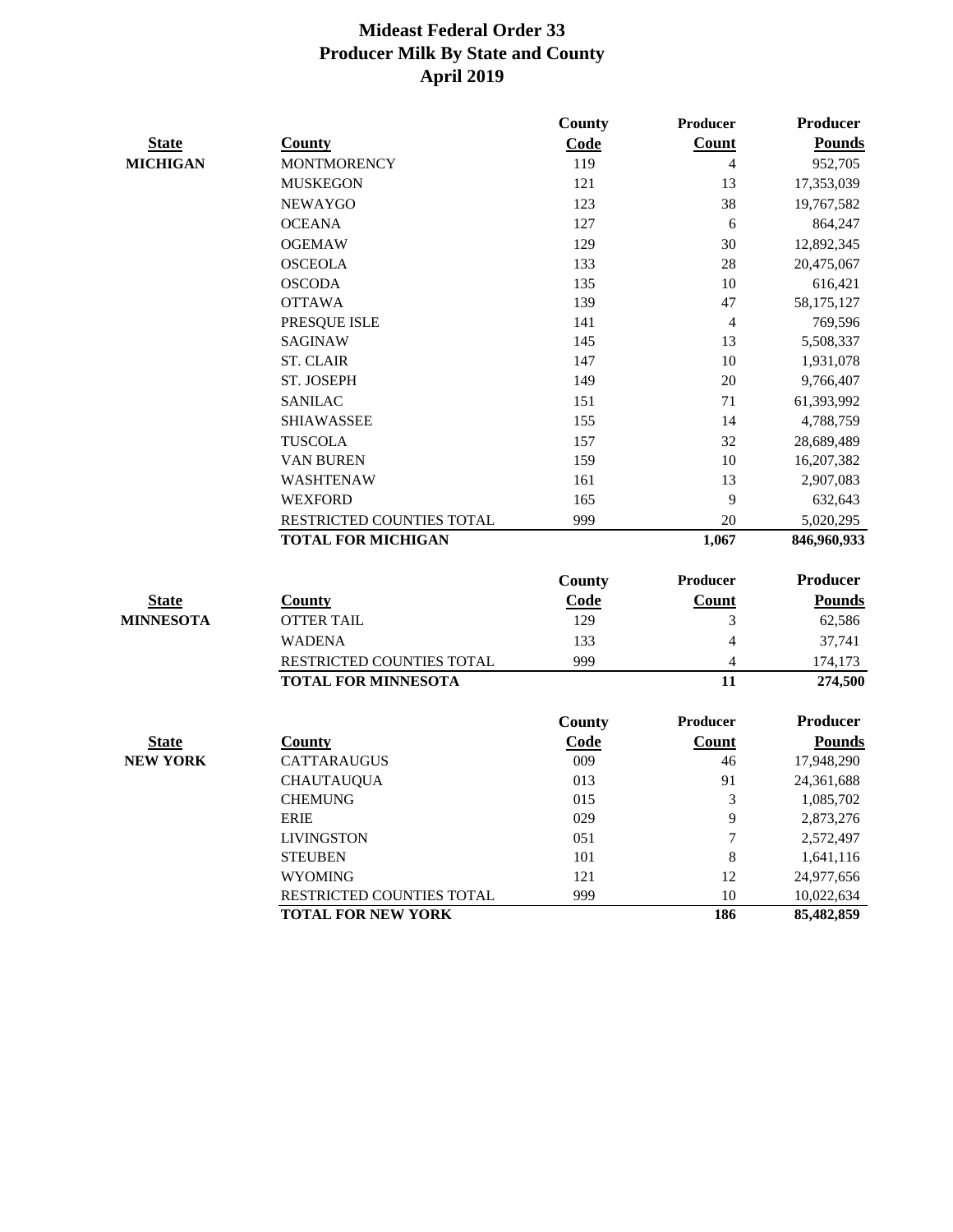| <b>State</b> | <b>County</b>                      | County<br>Code | Producer<br><b>Count</b> | <b>Producer</b><br><b>Pounds</b> |
|--------------|------------------------------------|----------------|--------------------------|----------------------------------|
| <b>OHIO</b>  | <b>ADAMS</b>                       | 001            | 15                       | 1,122,739                        |
|              | <b>ALLEN</b>                       | 003            | 3                        | 580,345                          |
|              | <b>ASHLAND</b>                     | 005            | 48                       | 16,083,637                       |
|              | <b>ASHTABULA</b>                   | 007            | $20\,$                   | 6,930,501                        |
|              | <b>ATHENS</b>                      | 009            | 5                        | 387,795                          |
|              | <b>AUGLAIZE</b>                    | 011            | $30\,$                   | 5,359,185                        |
|              | <b>BELMONT</b>                     | 013            | 9                        | 823,684                          |
|              | <b>BROWN</b>                       | 015            | 7                        | 601,680                          |
|              | CARROLL                            | 019            | $22\,$                   | 1,792,942                        |
|              | <b>CHAMPAIGN</b>                   | 021            | 9                        | 1,080,584                        |
|              | <b>CLARK</b>                       | 023            |                          |                                  |
|              | <b>CLINTON</b>                     | 027            | $\overline{\mathcal{L}}$ | 8,754,571                        |
|              |                                    |                | 6                        | 437,829                          |
|              | <b>COLUMBIANA</b>                  | 029            | 63                       | 14,563,901                       |
|              | <b>COSHOCTON</b>                   | 031            | $20\,$                   | 2,399,753                        |
|              | <b>CRAWFORD</b>                    | 033            | $\,8\,$                  | 3,390,111                        |
|              | <b>DARKE</b>                       | 037            | $27\,$                   | 7,309,775                        |
|              | <b>DEFIANCE</b>                    | 039            | 4                        | 5,309,215                        |
|              | <b>DELAWARE</b>                    | 041            | 4                        | 199,634                          |
|              | <b>FAIRFIELD</b>                   | 045            | 7                        | 437,386                          |
|              | <b>FAYETTE</b>                     | 047            | 4                        | 1,114,513                        |
|              | <b>FULTON</b>                      | 051            | 6                        | 5,760,355                        |
|              | <b>GEAUGA</b>                      | 055            | 40                       | 4,597,691                        |
|              | <b>GREENE</b>                      | 057            | 4                        | 1,308,744                        |
|              | <b>HANCOCK</b>                     | 063            | 3                        | 1,620,966                        |
|              | <b>HARDIN</b>                      | 065            | 9                        | 14,153,188                       |
|              | <b>HARRISON</b><br><b>HIGHLAND</b> | 067<br>071     | 5<br>33                  | 414,212                          |
|              | <b>HOLMES</b>                      | 075            | 137                      | 2,718,549<br>13,292,963          |
|              | <b>HURON</b>                       | 077            | 43                       | 6,803,837                        |
|              | <b>JACKSON</b>                     | 079            | 4                        | 106,535                          |
|              | <b>JEFFERSON</b>                   | 081            | 7                        | 649,086                          |
|              | <b>KNOX</b>                        | 083            | 26                       | 8,571,849                        |
|              | <b>LICKING</b>                     | 089            | 9                        | 7,819,833                        |
|              | LOGAN                              | 091            | 30                       | 4,511,532                        |
|              | <b>LORAIN</b>                      | 093            | 13                       | 1,668,241                        |
|              | <b>MADISON</b>                     | 097            | $\tau$                   | 15,061,749                       |
|              | <b>MAHONING</b>                    | 099            | 23                       | 8,585,515                        |
|              | <b>MEDINA</b>                      | 103            | 17                       | 3,316,646                        |
|              | <b>MEIGS</b>                       | 105            | $\sqrt{5}$               | 440,584                          |
|              | <b>MERCER</b>                      | 107            | 79                       | 27,827,106                       |
|              | <b>MIAMI</b>                       | 109            | 9                        | 791,746                          |
|              | <b>MONROE</b>                      | 111            | 6                        | 574,830                          |
|              | <b>MORGAN</b>                      | 115            | 7                        | 1,693,691                        |
|              | <b>MORROW</b>                      | 117            | 7                        | 2,726,061                        |
|              | <b>MUSKINGUM</b>                   | 119            | 10                       | 1,164,020                        |
|              | <b>PAULDING</b>                    | 125            | 5                        | 19,061,832                       |
|              | <b>PICKAWAY</b>                    | 129            | 6                        | 3,710,259                        |
|              | <b>PORTAGE</b>                     | 133            | $\,8$                    | 3,064,939                        |
|              | <b>PREBLE</b>                      | 135            | 7                        | 1,138,186                        |
|              | <b>PUTNAM</b>                      | 137            | 9                        | 6,583,696                        |
|              | <b>RICHLAND</b>                    | 139            | 102                      | 12,189,258                       |
|              | <b>ROSS</b>                        | 141            | $10\,$                   | 852,318                          |
|              | <b>SANDUSKY</b>                    | 143            | 7                        | 526,967                          |
|              |                                    |                |                          |                                  |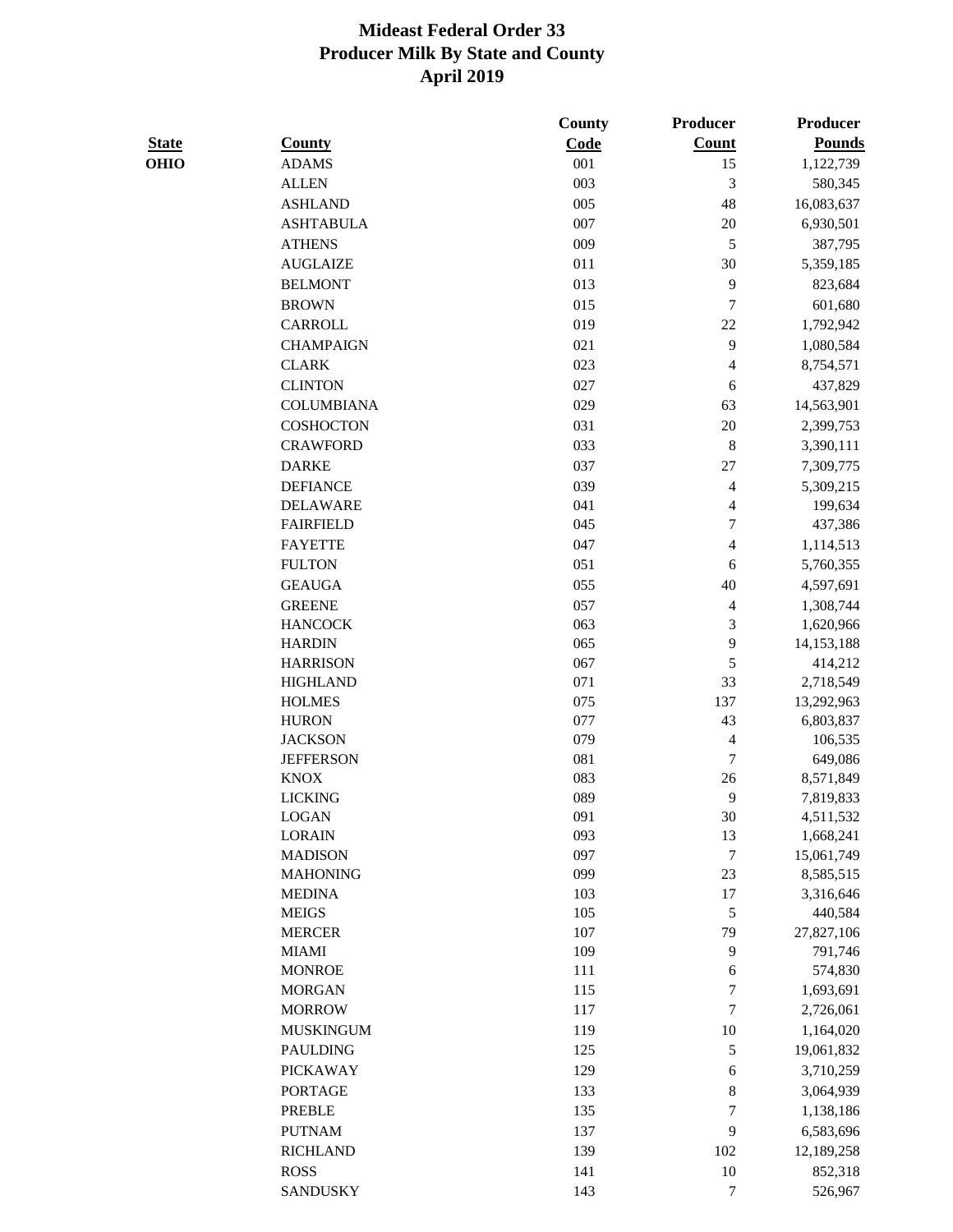|              |                               | <b>County</b> | Producer         | <b>Producer</b> |
|--------------|-------------------------------|---------------|------------------|-----------------|
| <b>State</b> | <b>County</b>                 | Code          | Count            | <b>Pounds</b>   |
| <b>OHIO</b>  | <b>SHELBY</b>                 | 149           | 33               | 8,962,883       |
|              | <b>STARK</b>                  | 151           | 58               | 14,015,948      |
|              | <b>TRUMBULL</b>               | 155           | 19               | 4,132,094       |
|              | TUSCAWARAS                    | 157           | 110              | 8,331,118       |
|              | <b>UNION</b>                  | 159           | $\tau$           | 1,038,137       |
|              | <b>VAN WERT</b>               | 161           | 6                | 7,830,906       |
|              | <b>WASHINGTON</b>             | 167           | 15               | 1,933,979       |
|              | <b>WAYNE</b>                  | 169           | 186              | 54,945,884      |
|              | <b>WOOD</b>                   | 173           | $\overline{4}$   | 6,198,912       |
|              | <b>WYANDOT</b>                | 175           | 5                | 636,418         |
|              | RESTRICTED COUNTIES TOTAL     | 999           | 30               | 28,505,338      |
|              | <b>TOTAL FOR OHIO</b>         |               | 1,481            | 398,518,381     |
|              |                               | County        | Producer         | <b>Producer</b> |
| <b>State</b> | <b>County</b>                 | Code          | <b>Count</b>     | <b>Pounds</b>   |
| PENNSYLVANIA | <b>ARMSTRONG</b>              | 005           | 19               | 2,817,169       |
|              | <b>BEAVER</b>                 | 007           | 19               | 1,048,807       |
|              | <b>BRADFORD</b>               | 015           | 13               | 1,343,389       |
|              | <b>BUTLER</b>                 | 019           | 23               | 3,507,689       |
|              | <b>CAMBRIA</b>                | 021           | $\,8\,$          | 1,749,773       |
|              | <b>CENTRE</b>                 | 027           | $\boldsymbol{7}$ | 251,279         |
|              | <b>CLARION</b>                | 031           | 20               | 2,459,790       |
|              | <b>CLEARFIELD</b>             | 033           | 10               | 866,349         |
|              | <b>CLINTON</b>                | 035           | 9                | 45,938          |
|              | <b>COLUMBIA</b>               | 037           | 13               | 561,779         |
|              | <b>CRAWFORD</b>               | 039           | 100              | 17,832,584      |
|              | <b>ELK</b>                    | 047           | $\,8\,$          | 544,080         |
|              | <b>ERIE</b>                   | 049           | 45               | 4,365,630       |
|              | <b>FAYETTE</b>                | 051           | 20               | 2,253,564       |
|              | <b>FOREST</b>                 | 053           | 3                | 237,511         |
|              | <b>INDIANA</b>                | 063           | 40               | 6,928,119       |
|              | <b>JEFFERSON</b>              | 065           | 24               | 2,364,275       |
|              | <b>LAWRENCE</b>               | 073           | 30               | 6,273,006       |
|              | <b>MERCER</b>                 | 085           | 52               | 6,859,653       |
|              | <b>MONTOUR</b>                | 093           | 3                | 182,777         |
|              | <b>SOMERSET</b>               | 111           | 84               | 5,334,220       |
|              | <b>VENANGO</b>                | 121           | 6                | 831,921         |
|              | <b>WARREN</b>                 | 123           | 27               | 3,665,266       |
|              | <b>WASHINGTON</b>             | 125           | 19               | 2,396,921       |
|              | WESTMORELAND                  | 129           | 34               | 5,100,483       |
|              | RESTRICTED COUNTIES TOTAL     | 999           | 11               | 1,506,437       |
|              | <b>TOTAL FOR PENNSYLVANIA</b> |               | 647              | 81,328,409      |
|              |                               | <b>County</b> | <b>Producer</b>  | <b>Producer</b> |

|                 |                                  | County      | Proqueer | Proqueer      |
|-----------------|----------------------------------|-------------|----------|---------------|
| <b>State</b>    | Countv                           | <u>Code</u> | Count    | <b>Pounds</b> |
| <b>VIRGINIA</b> | <b>FRANKLIN</b>                  | 067         | 14       | 1,864,786     |
|                 | <b>ROCKINHAM</b>                 | 165         | 11       | 724,098       |
|                 | <b>HARRISONBURG</b>              | 660         |          | 133,143       |
|                 | <b>RESTRICTED COUNTIES TOTAL</b> | 999         | 13       | 2,177,158     |
|                 | <b>TOTAL FOR VIRGINIA</b>        |             | 41       | 4,899,185     |